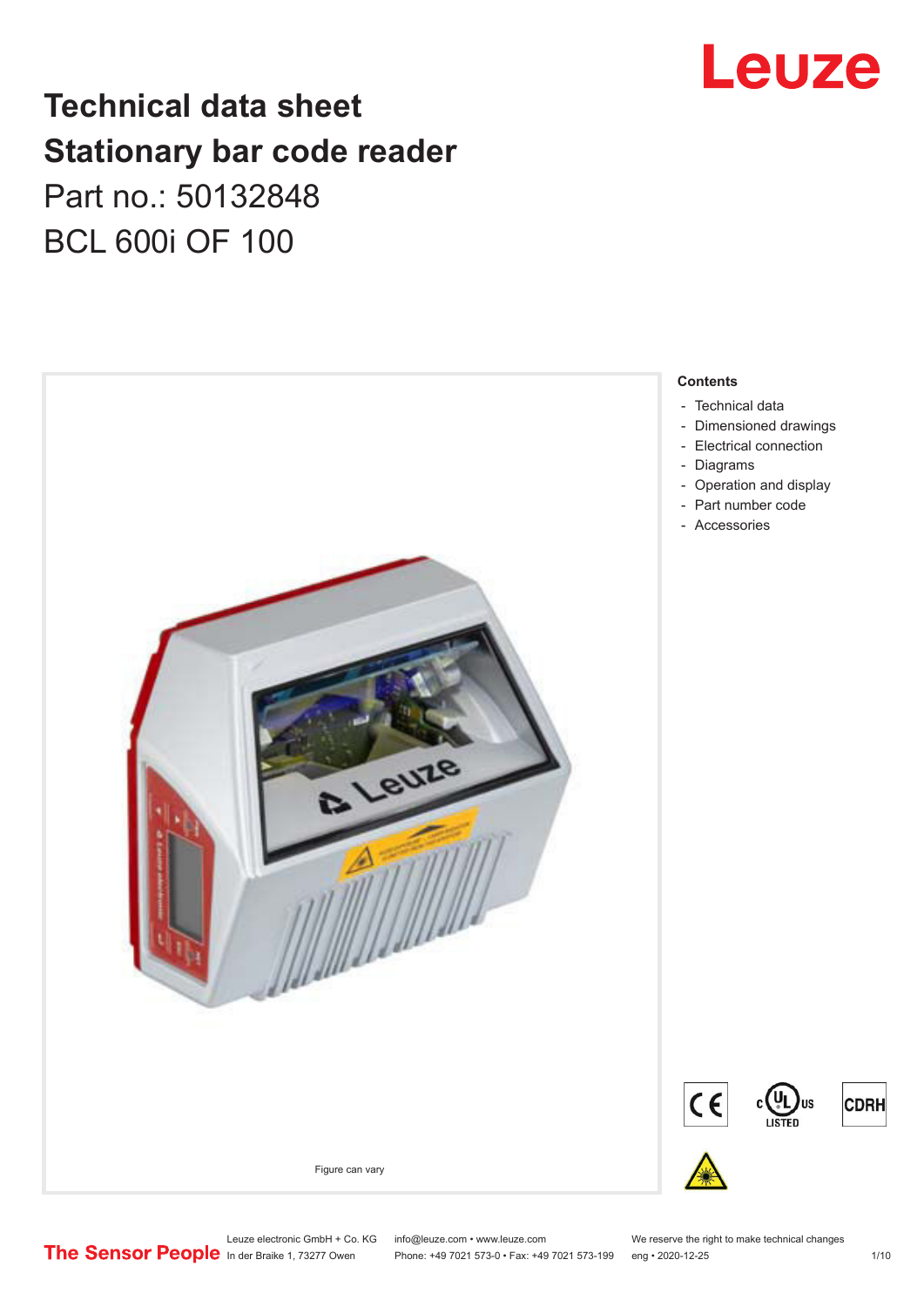# <span id="page-1-0"></span>**Technical data**

#### **Basic data**

| <b>Series</b>                              | <b>BCL 600i</b>                                            |
|--------------------------------------------|------------------------------------------------------------|
| <b>Functions</b>                           |                                                            |
| <b>Functions</b>                           | Alignment mode                                             |
|                                            | AutoConfig                                                 |
|                                            | AutoControl                                                |
|                                            | AutoReflAct                                                |
|                                            | Code fragment technology                                   |
|                                            | <b>LED</b> indicator                                       |
|                                            | Reference code comparison                                  |
| <b>Read data</b>                           |                                                            |
| Code types, readable                       | 2/5 Interleaved                                            |
|                                            | Codabar                                                    |
|                                            | Code 128                                                   |
|                                            | Code 39                                                    |
|                                            | Code 93                                                    |
|                                            | <b>EAN 128</b>                                             |
|                                            | <b>EAN/UPC</b>                                             |
|                                            | <b>GS1 Databar Omnidirectional</b>                         |
| Scanning rate, typical                     | 800 scans/s                                                |
| Bar codes per reading gate, max.<br>number | 64 Piece(s)                                                |
| <b>Optical data</b>                        |                                                            |
| <b>Reading distance</b>                    | 450  1,450 mm                                              |
| <b>Light source</b>                        | Laser, Blue                                                |
| Laser light wavelength                     | 405 nm                                                     |
| Laser class                                | 2. IEC/EN 60825-1:2007                                     |
| <b>Transmitted-signal shape</b>            | Continuous                                                 |
| <b>Bar code contrast (PCS)</b>             | 60 %                                                       |
| <b>Modulus size</b>                        | $0.30.5$ mm                                                |
| <b>Reading method</b>                      | Oscillating-mirror scanner                                 |
| <b>Beam deflection</b>                     | Via rotating polygon wheel + stepping<br>motor with mirror |
| Light beam exit                            | Zero position at side at angle less than<br>$90^\circ$     |
| <b>Oscillating mirror frequency</b>        | $10$ Hz                                                    |
| Max. swivel angle                          | $20^{\circ}$                                               |
| <b>Electrical data</b>                     |                                                            |
| <b>Protective circuit</b>                  | Polarity reversal protection                               |

**Performance data Supply voltage U<sub>B</sub>** 10 ... 30 V, DC **Power consumption, max.** 10 W

| Inputs/outputs selectable                      |                  |  |
|------------------------------------------------|------------------|--|
| Output current, max.                           | 60 mA            |  |
| Number of inputs/outputs selectable 4 Piece(s) |                  |  |
| Voltage type, outputs                          | DC.              |  |
| Switching voltage, outputs                     | Typ. $U_p / 0 V$ |  |
| Voltage type, inputs                           | DC               |  |
| Switching voltage, inputs                      | Typ. $U_p / 0 V$ |  |
| Input current, max.                            | 8 mA             |  |
|                                                |                  |  |

#### **Interface**

**Type** RS 232, RS 422, RS 485

| <b>RS 232</b>                          |                            |  |
|----------------------------------------|----------------------------|--|
| <b>Function</b>                        | Process                    |  |
| <b>Transmission speed</b>              | 4,800  115,400 Bd          |  |
| Data format                            | Adjustable                 |  |
| <b>Start bit</b>                       | $\mathbf{1}$               |  |
| Data bit                               | 7,8                        |  |
| Stop bit                               | 1.2                        |  |
| <b>Parity</b>                          | None                       |  |
| <b>Transmission protocol</b>           | Adjustable                 |  |
| Data encoding                          | <b>ASCII</b>               |  |
|                                        |                            |  |
| <b>RS 422</b>                          |                            |  |
| <b>Function</b>                        | Process                    |  |
| <b>Transmission speed</b>              | 4,800  115,400 Bd          |  |
| Data format                            | Adjustable                 |  |
| <b>Start bit</b>                       | 1                          |  |
| Data bit                               | 7, 8 data bits             |  |
| Stop bit                               | 1, 2 stop bits             |  |
| <b>Transmission protocol</b>           | Adjustable                 |  |
| Data encoding                          | <b>ASCII</b>               |  |
|                                        |                            |  |
| <b>RS 485</b>                          |                            |  |
| <b>Function</b>                        | Process                    |  |
| <b>Transmission speed</b>              | 57,600 Bd                  |  |
| Data format                            | Fixed                      |  |
| <b>Start bit</b>                       | $\mathbf{1}$               |  |
| Data bit                               | 9 data bits                |  |
| Stop bit                               | 1 stop bit                 |  |
| <b>Parity</b>                          | None                       |  |
| <b>Transmission protocol</b>           | Fixed                      |  |
|                                        |                            |  |
| Data encoding                          | <b>ASCII</b>               |  |
|                                        |                            |  |
| <b>Service interface</b>               |                            |  |
| <b>Type</b>                            | <b>USB</b>                 |  |
|                                        |                            |  |
| <b>USB</b>                             |                            |  |
| <b>Function</b>                        | Configuration via software |  |
|                                        | Service                    |  |
| <b>Connection</b>                      |                            |  |
|                                        |                            |  |
| <b>Number of connections</b>           | 5 Piece(s)                 |  |
|                                        |                            |  |
| <b>Connection 1</b><br><b>Function</b> | Service interface          |  |
| Type of connection                     | <b>USB</b>                 |  |
| <b>Designation on device</b>           | <b>SERVICE</b>             |  |
| <b>Connector type</b>                  | USB 2.0 Standard-A         |  |
|                                        |                            |  |
| <b>Connection 2</b>                    |                            |  |
| <b>Function</b>                        | Signal IN                  |  |
|                                        | Signal OUT                 |  |
|                                        | Voltage supply             |  |
| Type of connection                     | Connector                  |  |
| <b>Designation on device</b>           | <b>PWR</b>                 |  |
| <b>Thread size</b>                     | M12                        |  |
| <b>Type</b>                            | Male                       |  |
| <b>Material</b>                        | Metal                      |  |
| No. of pins<br>Encoding                | $5 - pin$<br>A-coded       |  |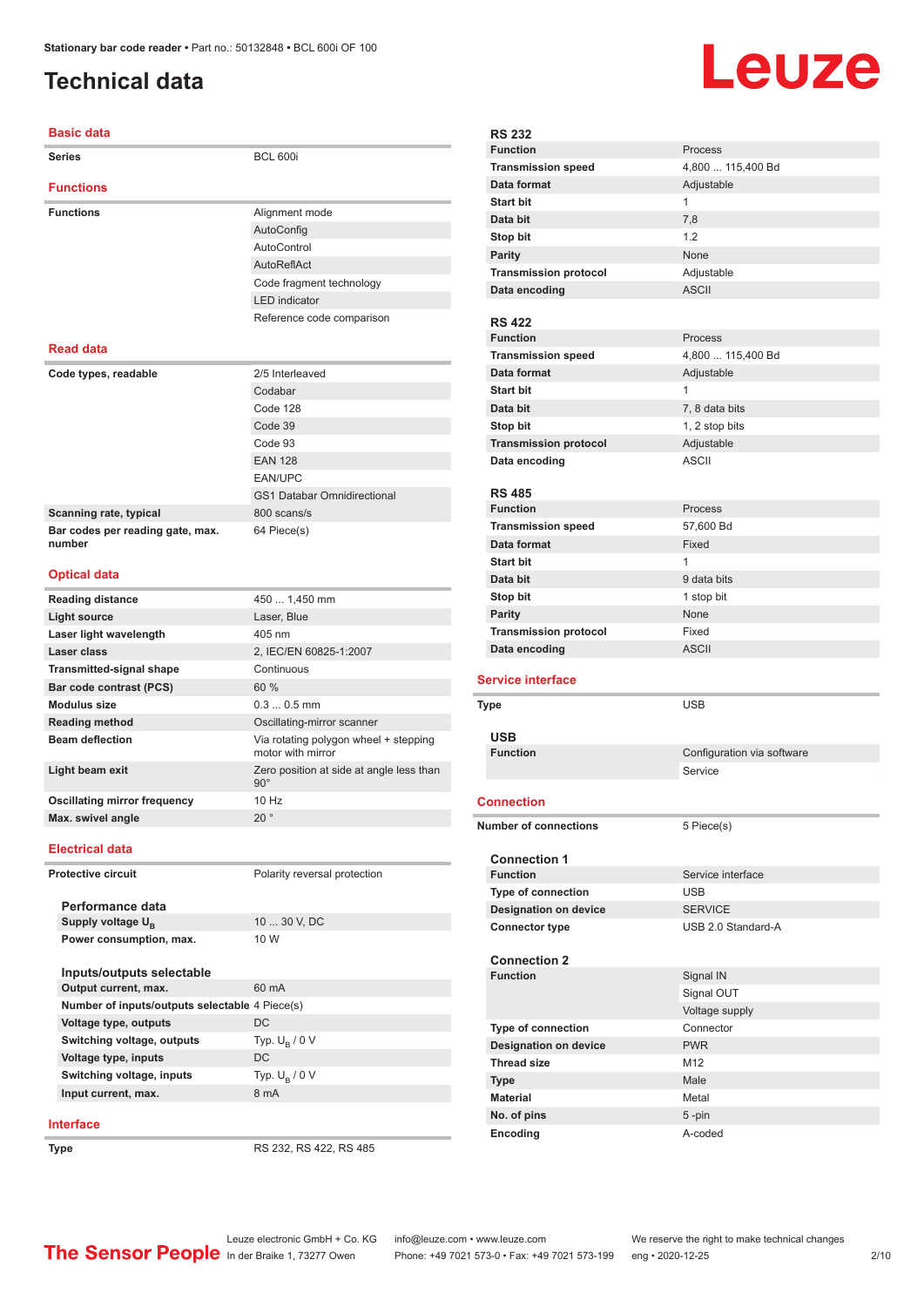# **Technical data**

# Leuze

| Design                                 | Cubic                |
|----------------------------------------|----------------------|
| <b>Mechanical data</b>                 |                      |
| No. of pins                            | 5-pin                |
| <b>Type</b>                            | Male                 |
| <b>Thread size</b>                     | M12                  |
| <b>Designation on device</b>           | <b>BUS OUT</b>       |
| <b>Type of connection</b>              | Connector            |
| <b>Connection 5</b><br><b>Function</b> | <b>BUS OUT</b>       |
| Encoding                               |                      |
| No. of pins                            | $5 - pin$<br>B-coded |
| <b>Material</b>                        | Metal                |
| <b>Type</b>                            | Male                 |
| <b>Thread size</b>                     | M12                  |
| <b>Designation on device</b>           | <b>HOST / BUS IN</b> |
| Type of connection                     | Connector            |
| <b>Function</b>                        | <b>BUS IN</b>        |
| <b>Connection 4</b>                    |                      |
| Encoding                               | A-coded              |
| No. of pins                            | 5-pin                |
| <b>Material</b>                        | Metal                |
| <b>Type</b>                            | Female               |
| <b>Thread size</b>                     | M12                  |
| <b>Designation on device</b>           | SW IN/OUT            |
| <b>Type of connection</b>              | Connector            |
|                                        | Signal OUT           |
| <b>Function</b>                        | Signal IN            |

**Dimension (W x H x L)** 173 mm x 84 mm x 147 mm

Silver

Mounting thread

Via optional mounting device

**Metal housing** Diecast aluminum

**Type of fastening** Dovetail grooves

**Housing material** Metal

**Lens cover material Glass** Glass **Net weight** 1,500 g **Housing color** Red, RAL 3000

#### **Operation and display**

| Type of display                                                    | LED                                                                        |  |
|--------------------------------------------------------------------|----------------------------------------------------------------------------|--|
|                                                                    | Monochromatic graphical display.<br>128x64 pixel, with background lighting |  |
| <b>Number of LEDs</b>                                              | 2 Piece(s)                                                                 |  |
| Type of configuration                                              | Via web browser                                                            |  |
| <b>Operational controls</b>                                        | Button(s)                                                                  |  |
| <b>Environmental data</b>                                          |                                                                            |  |
| Ambient temperature, operation                                     | 040 °C                                                                     |  |
| Ambient temperature, storage                                       | $-20$ +70 °C                                                               |  |
| Relative humidity (non-condensing)                                 | 90%                                                                        |  |
| Extraneous light tolerance on the bar<br>code, max.                | 2.000 lx                                                                   |  |
| <b>Certifications</b>                                              |                                                                            |  |
| Degree of protection                                               | IP 65                                                                      |  |
| <b>Protection class</b>                                            | Ш                                                                          |  |
| <b>Certifications</b>                                              | c UL US                                                                    |  |
| Test procedure for EMC in accordance EN 55022<br>with standard     | EN 61000-4-2, -3, -4, -6                                                   |  |
| Test procedure for shock in<br>accordance with standard            | IEC 60068-2-27, test Ea                                                    |  |
| Test procedure for continuous shock<br>in accordance with standard | IEC 60068-2-29, test Eb                                                    |  |
| Test procedure for vibration in<br>accordance with standard        | IEC 60068-2-6, test Fc                                                     |  |
| <b>US patents</b>                                                  | US 6,854,649 B                                                             |  |
| <b>Classification</b>                                              |                                                                            |  |
| <b>Customs tariff number</b>                                       | 84719000                                                                   |  |
| eCl@ss 5.1.4                                                       | 27280102                                                                   |  |
|                                                                    |                                                                            |  |
| eCl@ss 8.0                                                         | 27280102                                                                   |  |

| eCl@ss 5.1.4       | 27280102 |
|--------------------|----------|
| $eC/\omega$ ss 8.0 | 27280102 |
| eCl@ss 9.0         | 27280102 |
| eCl@ss 10.0        | 27280102 |
| eCl@ss 11.0        | 27280102 |
| <b>ETIM 5.0</b>    | EC002550 |
| <b>ETIM 6.0</b>    | EC002550 |
| <b>ETIM 7.0</b>    | EC002550 |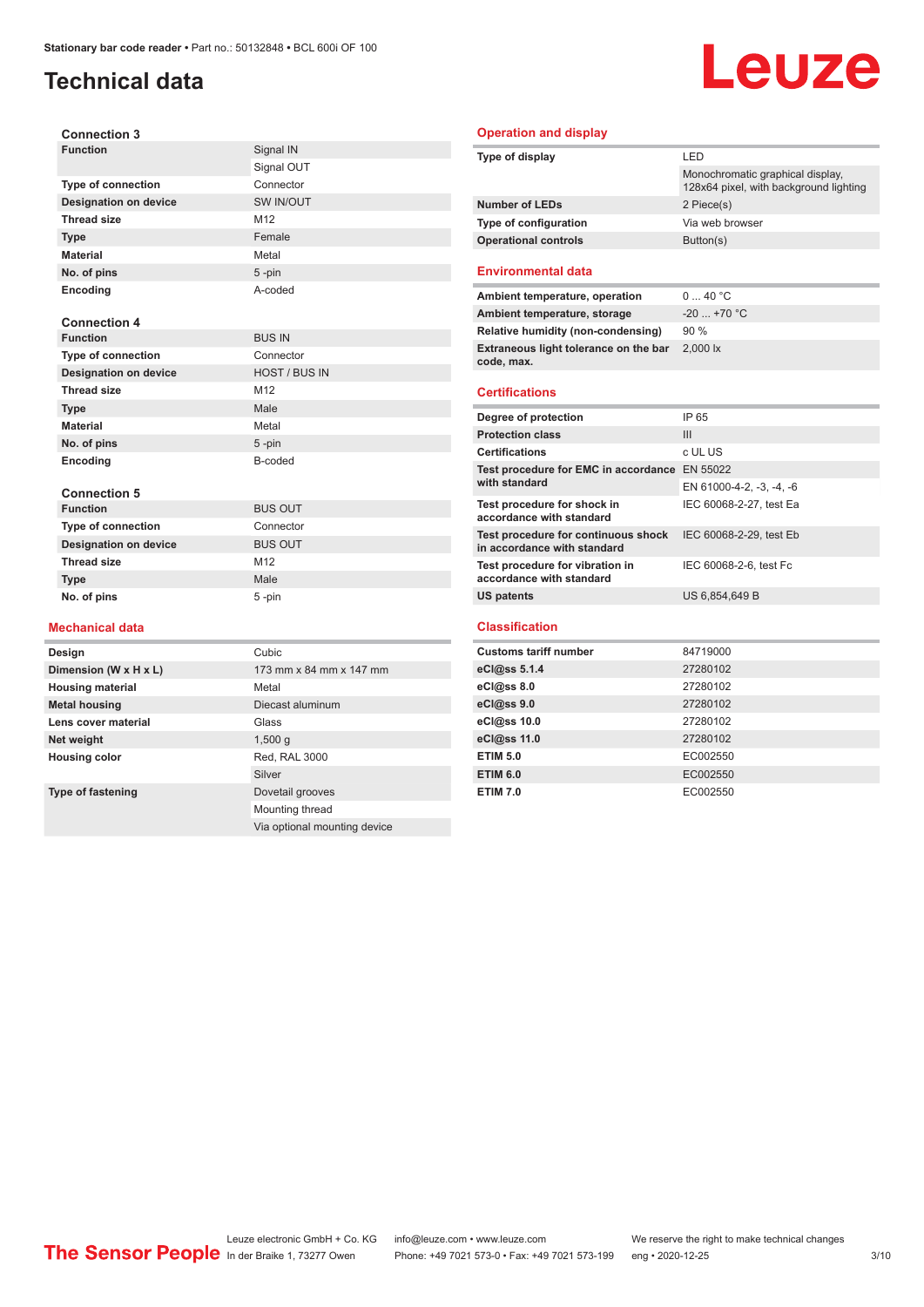# <span id="page-3-0"></span>**Dimensioned drawings**

All dimensions in millimeters



# **Electrical connection**

| <b>Connection 1</b>   | <b>SERVICE</b>     |
|-----------------------|--------------------|
| <b>Function</b>       | Service interface  |
| Type of connection    | <b>USB</b>         |
| <b>Connector type</b> | USB 2.0 Standard-A |

| Pin            | <b>Pin assignment</b> |
|----------------|-----------------------|
| л              | +5 V DC               |
| $\overline{2}$ | DATA-                 |
| 3              | DATA+                 |
| $\overline{4}$ | <b>GND</b>            |
|                |                       |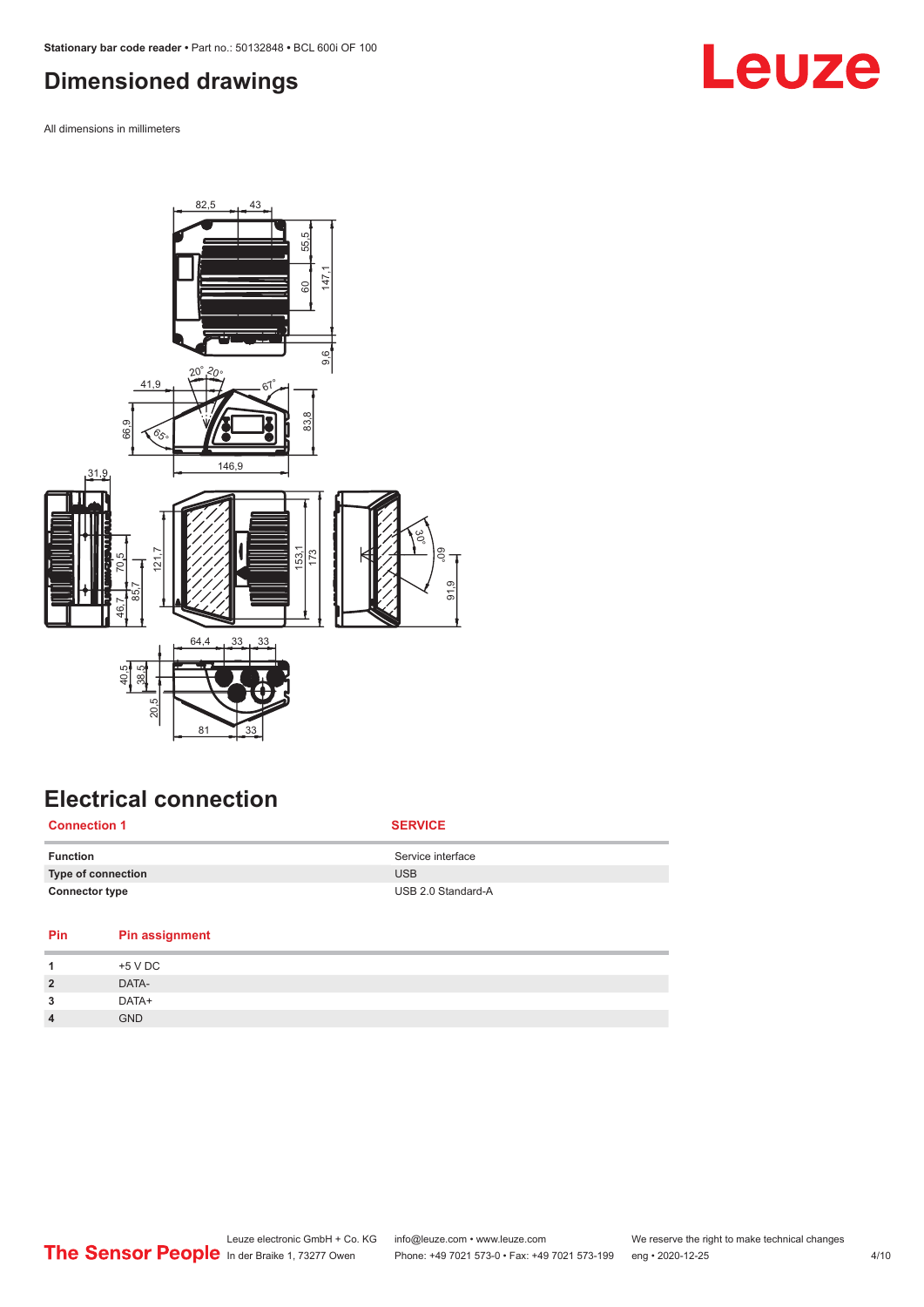### **Electrical connection**

#### **Connection 2 PWR Function** Signal IN Signal OUT Voltage supply **Type of connection** Connection Connector **Thread size** M12 **Type Male Material** Metal **No. of pins** 5 -pin **Encoding** A-coded

#### **Pin Pin assignment**

|                | <b>VIN</b>        |
|----------------|-------------------|
| $\overline{2}$ | SWIO <sub>3</sub> |
| 3              | <b>GND</b>        |
| $\overline{4}$ | SWIO 4            |
| 5              | <b>FE</b>         |

#### **Connection 3 SW IN/OUT**

| <b>Function</b>    | Signal IN  |
|--------------------|------------|
|                    | Signal OUT |
| Type of connection | Connector  |
| <b>Thread size</b> | M12        |
| <b>Type</b>        | Female     |
| <b>Material</b>    | Metal      |
| No. of pins        | $5$ -pin   |
| Encoding           | A-coded    |

# **Pin Pin assignment**

| 4              | <b>VOUT</b>       |
|----------------|-------------------|
| $\overline{2}$ | SWIO <sub>1</sub> |
| 3              | <b>GND</b>        |
| $\overline{4}$ | SWIO <sub>2</sub> |
| 5              | <b>FE</b>         |
|                |                   |

#### **Connection 4 HOST** / BUS IN

| <b>Function</b>    | <b>BUS IN</b> |
|--------------------|---------------|
| Type of connection | Connector     |
| <b>Thread size</b> | M12           |
| <b>Type</b>        | Male          |
| <b>Material</b>    | Metal         |
| No. of pins        | $5 - pin$     |
| Encoding           | B-coded       |

# **Pin Pin assignment**

| 1              | CTS / RX+ |
|----------------|-----------|
| $\overline{2}$ | TxD/Tx-   |
| 3              | GND_H     |
| $\overline{4}$ | RTS/TX+   |
| 5              | RxD/RX-   |





2

4

3

1

5







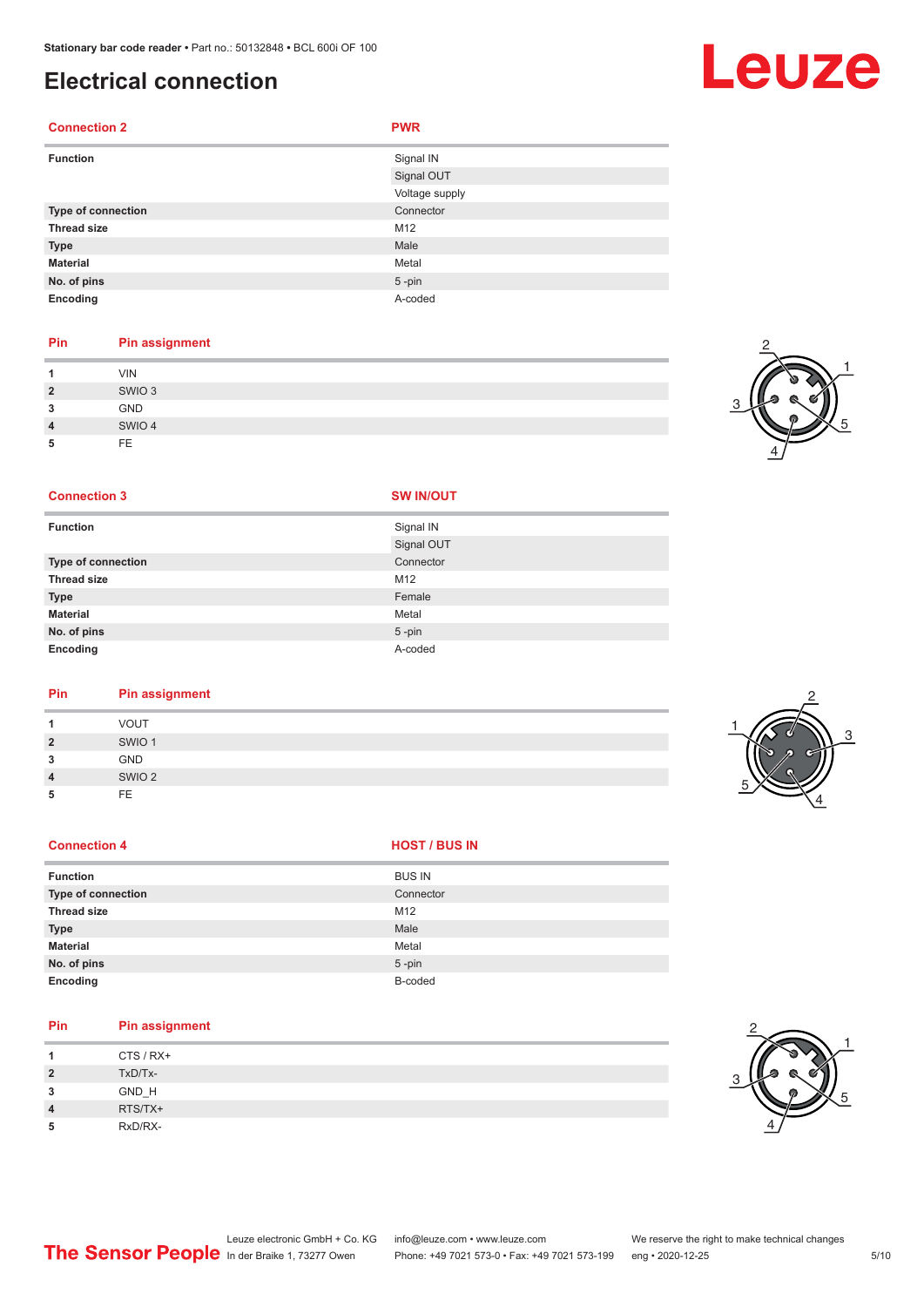# <span id="page-5-0"></span>**Electrical connection**

# Leuze

### **Connection 5**

| ٩<br>٠ | ٩ |
|--------|---|
|        |   |

| <b>Function</b>    | <b>BUS OUT</b> |
|--------------------|----------------|
| Type of connection | Connector      |
| <b>Thread size</b> | M12            |
| <b>Type</b>        | Male           |
| <b>Material</b>    | Metal          |
| No. of pins        | $5$ -pin       |
| Encoding           | B-coded        |

| Pin            | <b>Pin assignment</b> |
|----------------|-----------------------|
| 1              | n.c.                  |
| $\overline{2}$ | <b>RS 485 B</b>       |
| 3              | <b>GND 485</b>        |
| $\overline{4}$ | <b>RS 485 A</b>       |
| 5              | FE                    |



# **Diagrams**

Reading field curve - Low Density



y Reading field width [mm]

x Reading field distance [mm]

- 1 Module = 0.3 mm: 600 mm 1050 mm (450 mm depth of field)
- 2 Module = 0.35 mm: 500 mm 1200 mm (700 mm depth of field)
- 3 Module = 0.5 mm: 450 mm 1450 mm (1000 mm depth of field)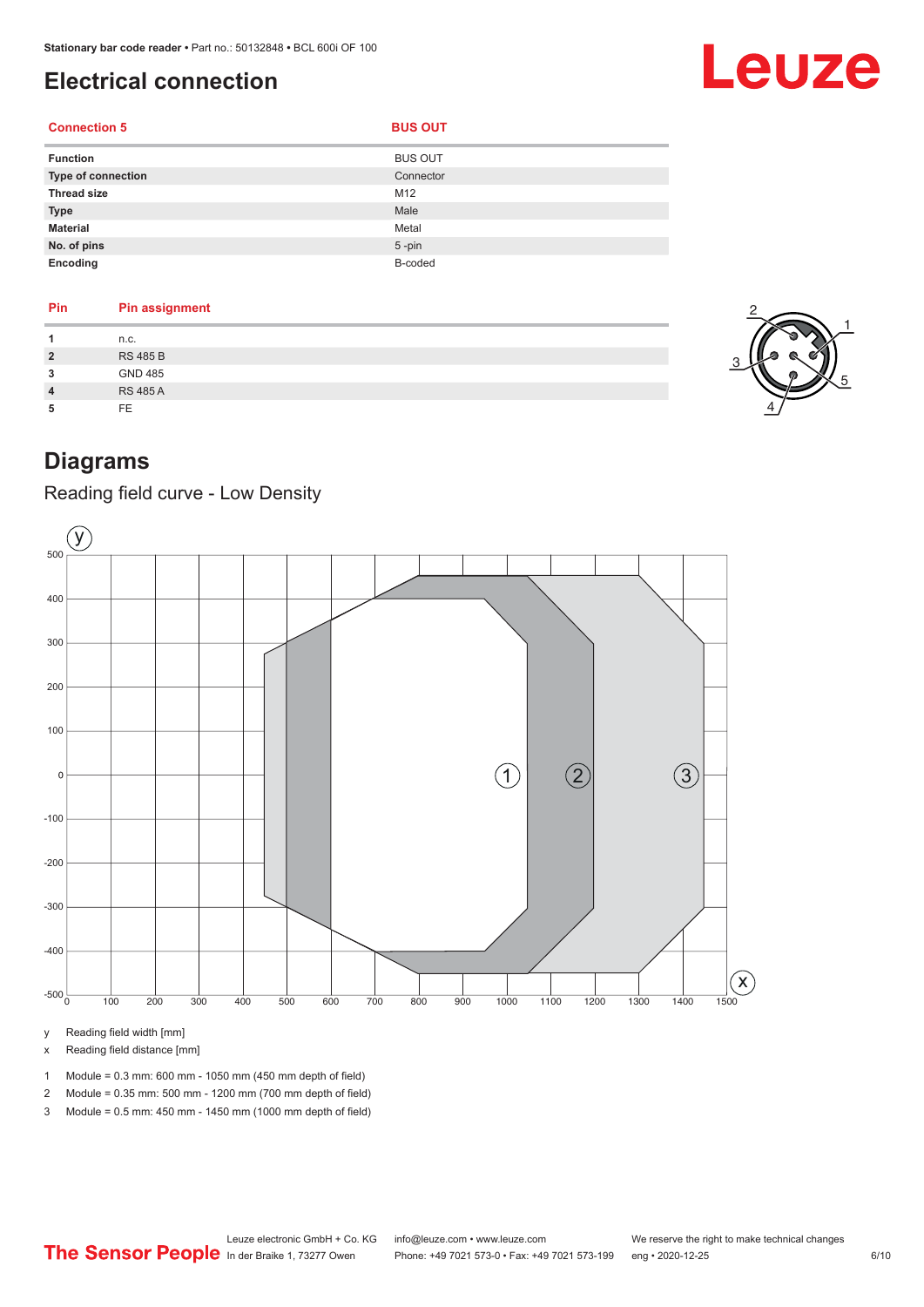# <span id="page-6-0"></span>**Diagrams**

### Reading field curve - Low Density



z Reading field height [mm]

x Reading field distance [mm]

- 1 Module = 0.3 mm: 600 mm 1050 mm (450 mm depth of field)
- 2 Module = 0.35 mm: 500 mm 1200 mm (700 mm depth of field)
- 3 Module = 0.5 mm: 450 mm 1450 mm (1000 mm depth of field)

# **Operation and display**

| LED            |                         | <b>Display</b>           | <b>Meaning</b>            |
|----------------|-------------------------|--------------------------|---------------------------|
| 1              | <b>PWR</b>              | Off                      | No supply voltage         |
|                |                         | Green, flashing          | Initialization            |
|                |                         | Green, continuous light  | Device OK                 |
|                |                         | Orange, flashing         | Service operation         |
|                |                         | Orange, continuous light | Reset                     |
|                |                         | Red, flashing            | Device OK, warning set    |
|                |                         | Red, continuous light    | Device error              |
| $\overline{2}$ | <b>NET</b>              | Off                      | No supply voltage         |
|                |                         | Green, flashing          | <b>BUS</b> initialization |
|                | Green, continuous light | Bus operation ok         |                           |
|                | Orange, flashing        | Service mode             |                           |
|                |                         | Orange, continuous light | Reset                     |
|                |                         | Red, flashing            | Communication error       |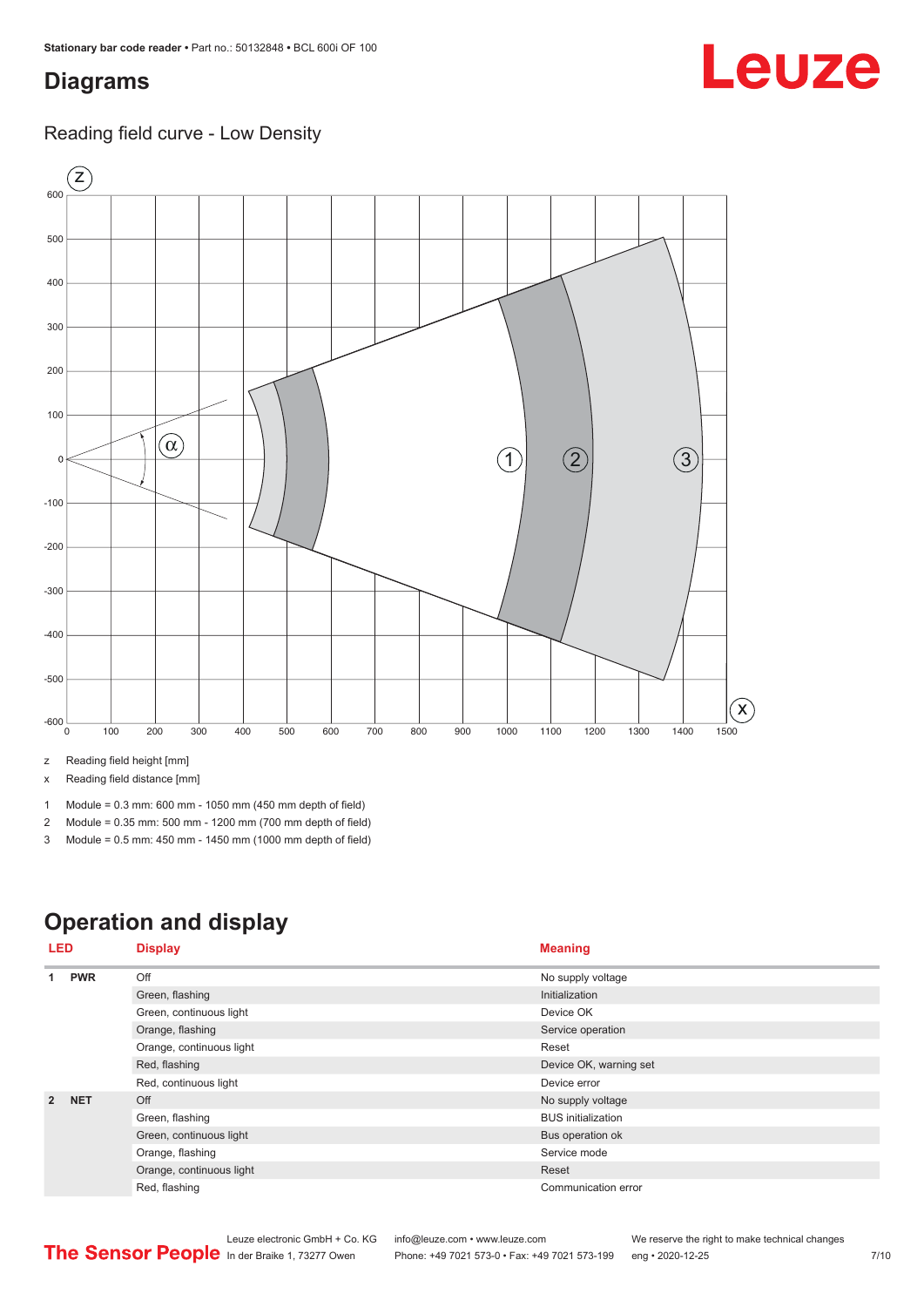# <span id="page-7-0"></span>**Operation and display**

| <b>LED</b> | <b>Display</b>        | <b>Meaning</b> |  |
|------------|-----------------------|----------------|--|
| 2 NET      | Red, continuous light | Network error  |  |

# **Part number code**

Part designation: **BCL XXXX YYZ AAA B**

| <b>BCL</b>  | <b>Operating principle</b><br>BCL: bar code reader                                                                                                                                           |
|-------------|----------------------------------------------------------------------------------------------------------------------------------------------------------------------------------------------|
| <b>XXXX</b> | Series/interface (integrated fieldbus technology)<br>600i: RS 232/RS 422/ RS 485 (multiNet master)<br>601i: RS 485 (multiNet slave)<br>604i: PROFIBUS DP<br>608i: Ethernet<br>648i: PROFINET |
| YY          | <b>Scanning principle</b><br>S: line scanner (single line)<br>O: oscillating-mirror scanner (oscillating mirror)                                                                             |
| z           | <b>Optics</b><br>N: High Density (close)<br>M: Medium Density (medium distance)<br>F: Low Density (remote)<br>L: Long Range (very large distances)                                           |
| AAA         | Beam exit<br>100: lateral<br>102: front                                                                                                                                                      |
| <b>BB</b>   | Special equipment<br>H: with heating                                                                                                                                                         |
| <b>Note</b> |                                                                                                                                                                                              |
|             | $\&$ A list with all available device types can be found on the Leuze website at www.leuze.com.                                                                                              |

### **Accessories**

# Connection technology - Connection cables

|         | Part no. | <b>Designation</b>     | <b>Article</b>   | <b>Description</b>                                                                                                                                         |
|---------|----------|------------------------|------------------|------------------------------------------------------------------------------------------------------------------------------------------------------------|
| ▤<br>WD | 50132079 | KD U-M12-5A-V1-<br>050 | Connection cable | Connection 1: Connector, M12, Axial, Female, A-coded, 5-pin<br>Connection 2: Open end<br>Shielded: No<br>Cable length: 5,000 mm<br>Sheathing material: PVC |

### Connection technology - Interconnection cables

|                                |          | Part no. | <b>Designation</b> | <b>Article</b>        | <b>Description</b>                                                                      |
|--------------------------------|----------|----------|--------------------|-----------------------|-----------------------------------------------------------------------------------------|
|                                |          | 50107726 | KB USB A - USB A   | Interconnection cable | Suitable for interface: USB<br>Connection 1: USB                                        |
| $^{\rm o,o}$<br>$\overline{d}$ | -<br>$+$ |          |                    |                       | Connection 2: USB<br>Shielded: Yes<br>Cable length: 1,800 mm<br>Sheathing material: PVC |
| e                              | 冨        |          |                    |                       |                                                                                         |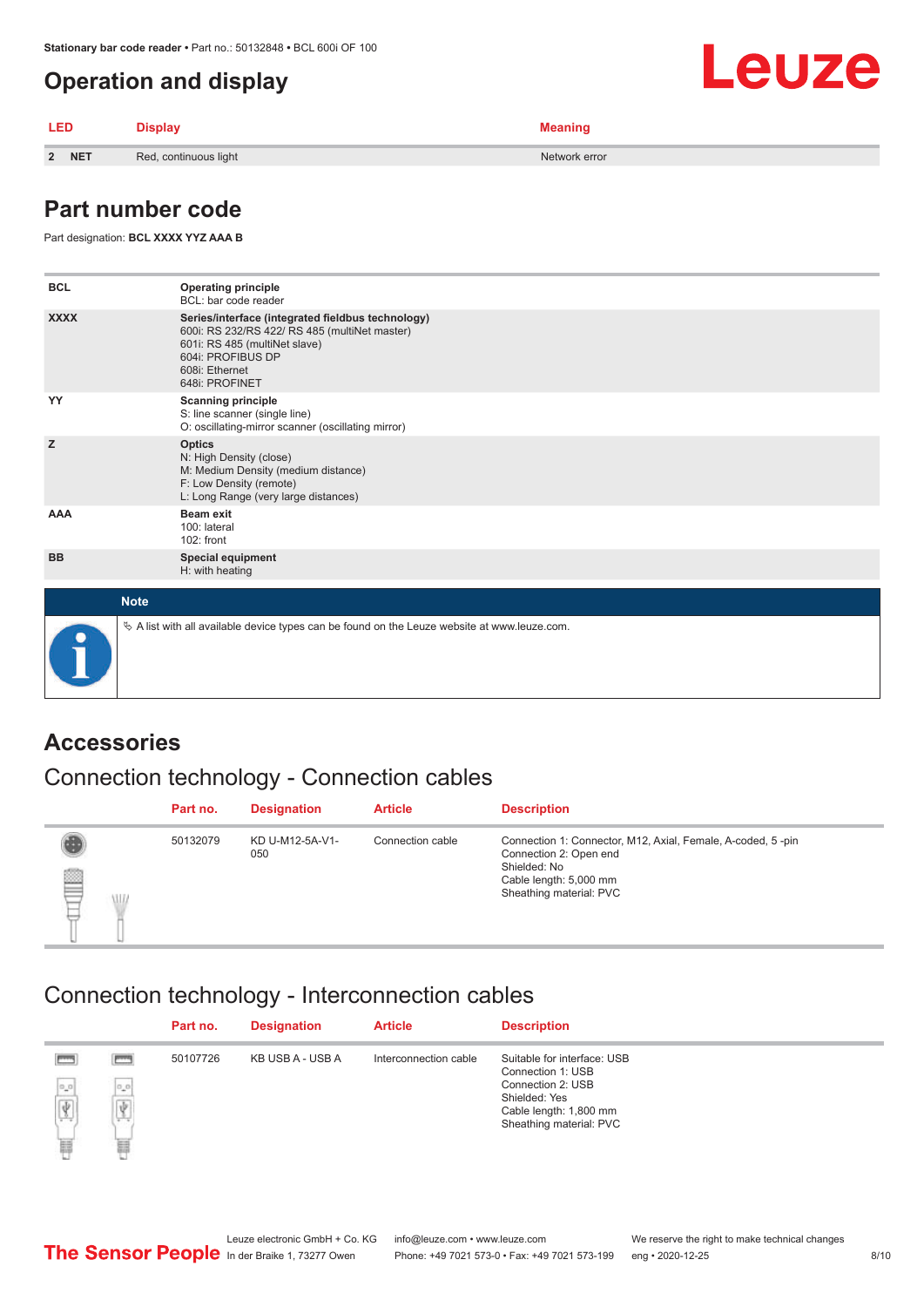# **Accessories**

# Leuze

|   |   | Part no. | <b>Designation</b>                     | <b>Article</b>        | <b>Description</b>                                                                                                                                                                                                                    |
|---|---|----------|----------------------------------------|-----------------------|---------------------------------------------------------------------------------------------------------------------------------------------------------------------------------------------------------------------------------------|
| œ | æ | 50135254 | <b>KDS PB-M12-4A-</b><br>M12-4A-P3-050 | Interconnection cable | Suitable for interface: PROFIBUS DP<br>Connection 1: Connector, M12, Axial, Female, B-coded, 2-pin<br>Connection 2: Connector, M12, Axial, Male, B-coded, 4-pin<br>Shielded: Yes<br>Cable length: 5,000 mm<br>Sheathing material: PUR |

# Connection technology - Terminating resistors

| Part no. | <b>Designation</b> | <b>Article</b>  | <b>Description</b>                                                                                                                 |
|----------|--------------------|-----------------|------------------------------------------------------------------------------------------------------------------------------------|
| 50038539 | <b>TS 02-4-SA</b>  | Terminator plug | Suitable for: MultiNet Plus, PROFIBUS DP<br>Connection 1: Connector, M12, Axial, Male, B-coded, 4-pin<br>Function: Bus termination |

# Mounting technology - Other

| Part no. | <b>Designation</b> | <b>Article</b>   | <b>Description</b>                                                                                 |
|----------|--------------------|------------------|----------------------------------------------------------------------------------------------------|
| 50111224 | <b>BT 59</b>       | Mounting bracket | Fastening, at system: Groove mounting<br>Mounting bracket, at device: Clampable<br>Material: Metal |

### Services

| Part no. | <b>Designation</b> | <b>Article</b>                     | <b>Description</b>                                                                                                                                                                                                                                                                                                                                                                                                              |
|----------|--------------------|------------------------------------|---------------------------------------------------------------------------------------------------------------------------------------------------------------------------------------------------------------------------------------------------------------------------------------------------------------------------------------------------------------------------------------------------------------------------------|
| S981020  | CS30-E-212         | Hourly rate for<br>"Configuration" | Details: Compilation of the application data, selection and suggestion of<br>suitable sensor system, drawing prepared as assembly sketch.<br>Conditions: Completed questionnaire or project specifications with a<br>description of the application have been provided.<br>Restrictions: Travel and accommodation charged separately and according to<br>expenditure.                                                           |
| S981014  | CS30-S-110         | Start-up support                   | Details: Performed at location of customer's choosing, duration: max. 10<br>hours.<br>Conditions: Devices and connection cables are already mounted, price not<br>including travel costs and, if applicable, accommodation expenses.<br>Restrictions: No mechanical (mounting) and electrical (wiring) work<br>performed, no changes (attachments, wiring, programming) to third-party<br>components in the nearby environment. |
| S981019  | $CS30 - T - 110$   | Product training                   | Details: Location and content to be agreed upon, duration: max. 10 hours.<br>Conditions: Price not including travel costs and, if applicable, accommodation<br>expenses.<br>Restrictions: Travel costs and accommodation expenses charged separately<br>and according to expenditure.                                                                                                                                           |